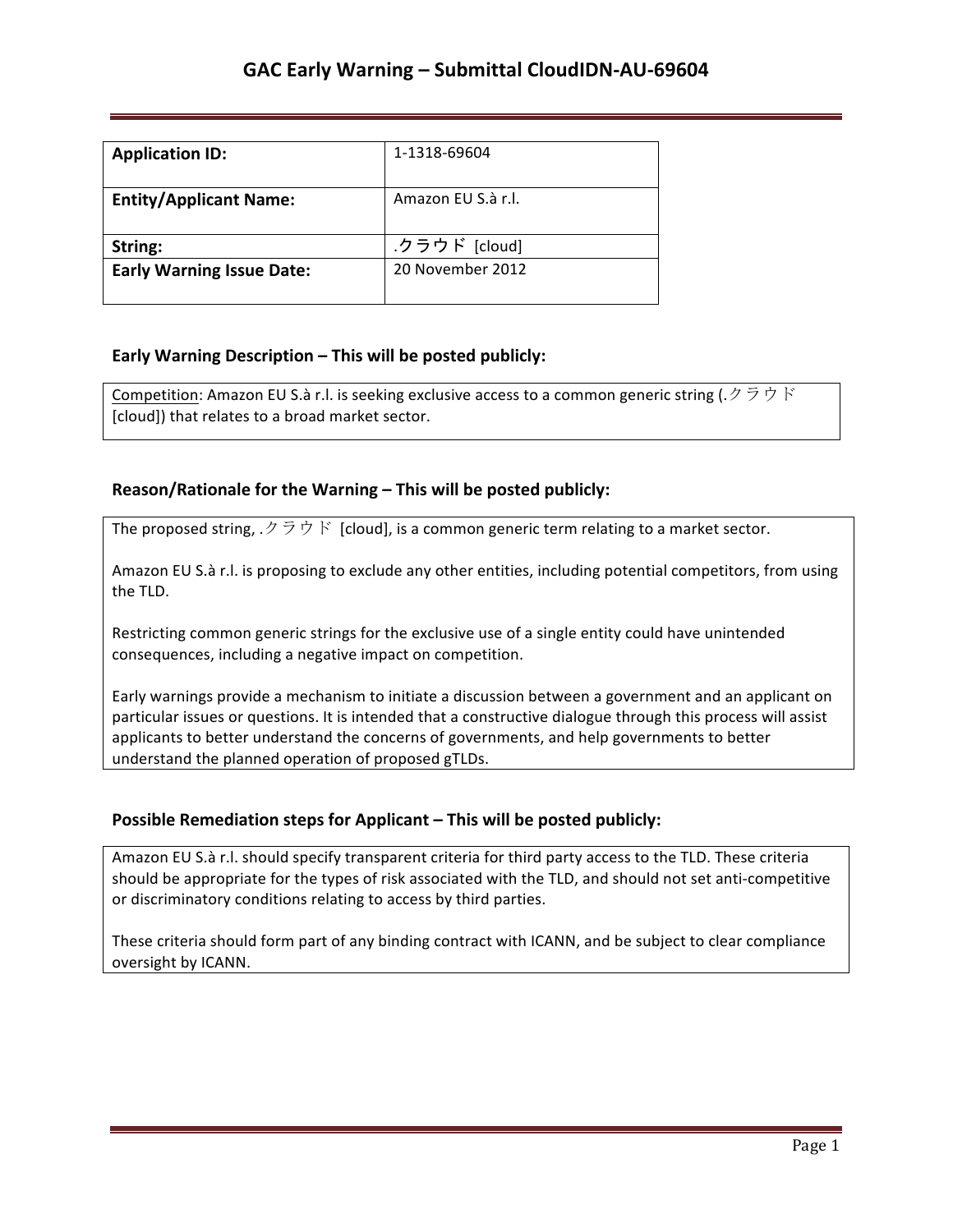## **Further Notes from GAC Member(s) (Optional) – This will be posted publicly:**

This Early Warning is from the Department of Broadband, Communications and the Digital Economy (DBCDE), on behalf of the Australian Government. In the first instance, communications and responses to this early warning should be emailed to gacearlywarning@gac.icann.org, with the text "Australian EW" and the application ID in the subject field.

# **INFORMATION FOR APPLICANTS**

# **About GAC Early Warning**

The GAC Early Warning is a notice only. It is not a formal objection, nor does it directly lead to a process that can result in rejection of the application. However, a GAC Early Warning should be taken seriously as it raises the likelihood that the application could be the subject of GAC Advice on New gTLDs or of a formal objection at a later stage in the process. Refer to section 1.1.2.4 of the Applicant Guidebook (http://newgtlds.icann.org/en/applicants/agb) for more information on GAC Early Warning.

## **Instructions if you receive the Early Warning**

**ICANN** strongly encourages you work with relevant parties as soon as possible to address the concerns voiced in the GAC Early Warning.

### **Asking questions about your GAC Early Warning**

If you have questions or need clarification about your GAC Early Warning, please contact gacearlywarning@gac.icann.org. As highlighted above, ICANN strongly encourages you to contact gacearlywarning@gac.icann.org as soon as practicable regarding the issues identified in the Early Warning. 

#### **Continuing with your application**

If you choose to continue with the application, then the "Applicant's Response" section below should be completed. In this section, you should notify the GAC of intended actions, including the expected completion date. This completed form should then be sent to gacearlywarning@gac.icann.org. If your remediation steps involve submitting requests for changes to your application, see the change request process at http://newgtlds.icann.org/en/applicants/customer-service/change-requests.

In the absence of a response, ICANN will continue to process the application as submitted.

#### **Withdrawing your application**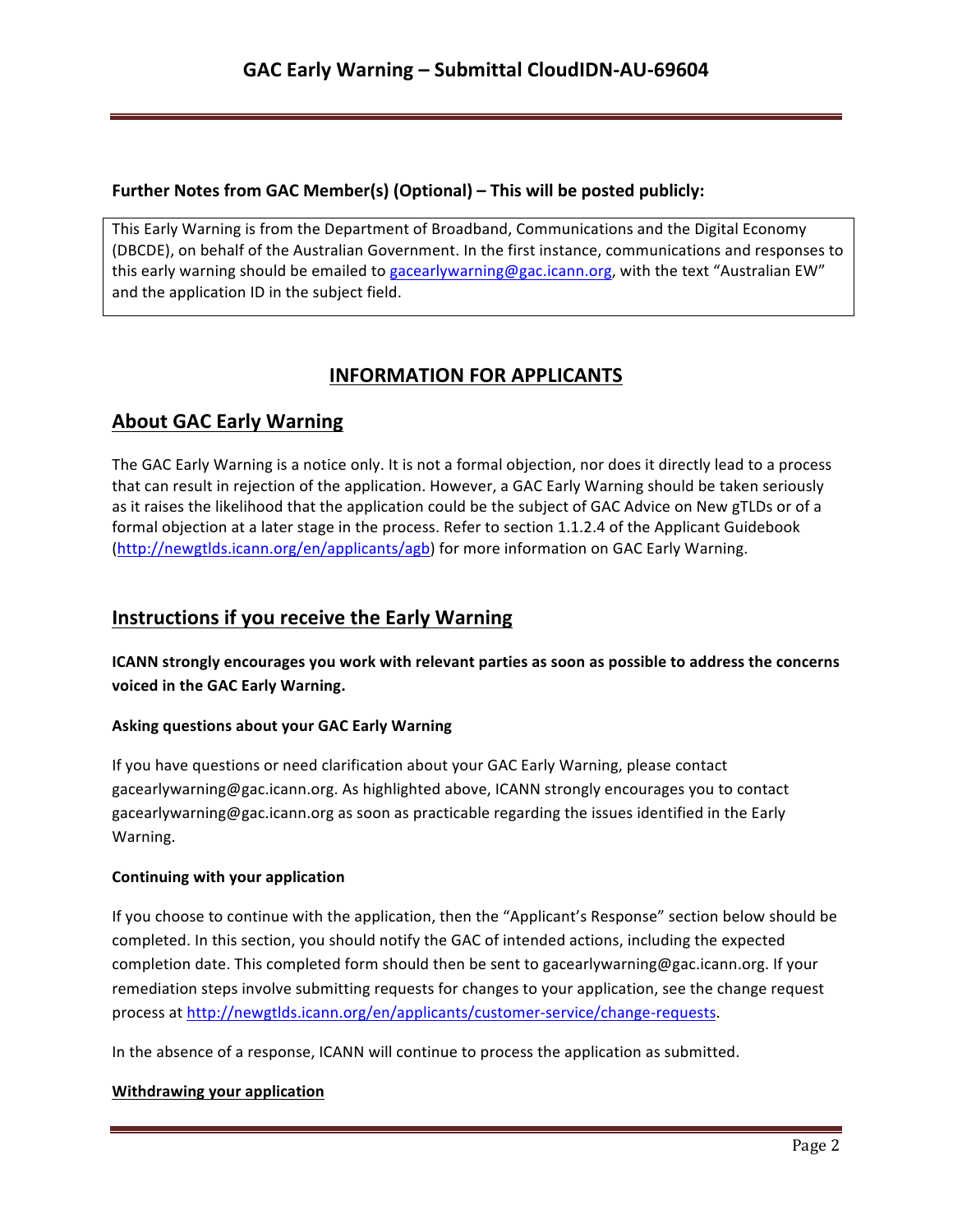## **GAC Early Warning – Submittal CloudIDN-AU-69604**

If you choose to withdraw your application within the 21-day window to be eligible for a refund of 80% of the evaluation fee (USD 148,000), please follow the withdrawal process published at http://newgtlds.icann.org/en/applicants/customer-service/withdrawal-refund. Note that an application can still be withdrawn after the 21-day time period; however, the available refund amount is reduced. See section 1.5 of the Applicant Guidebook.

For questions please contact: **gacearlywarning@gac.icann.org** 

### **Applicant Response:**